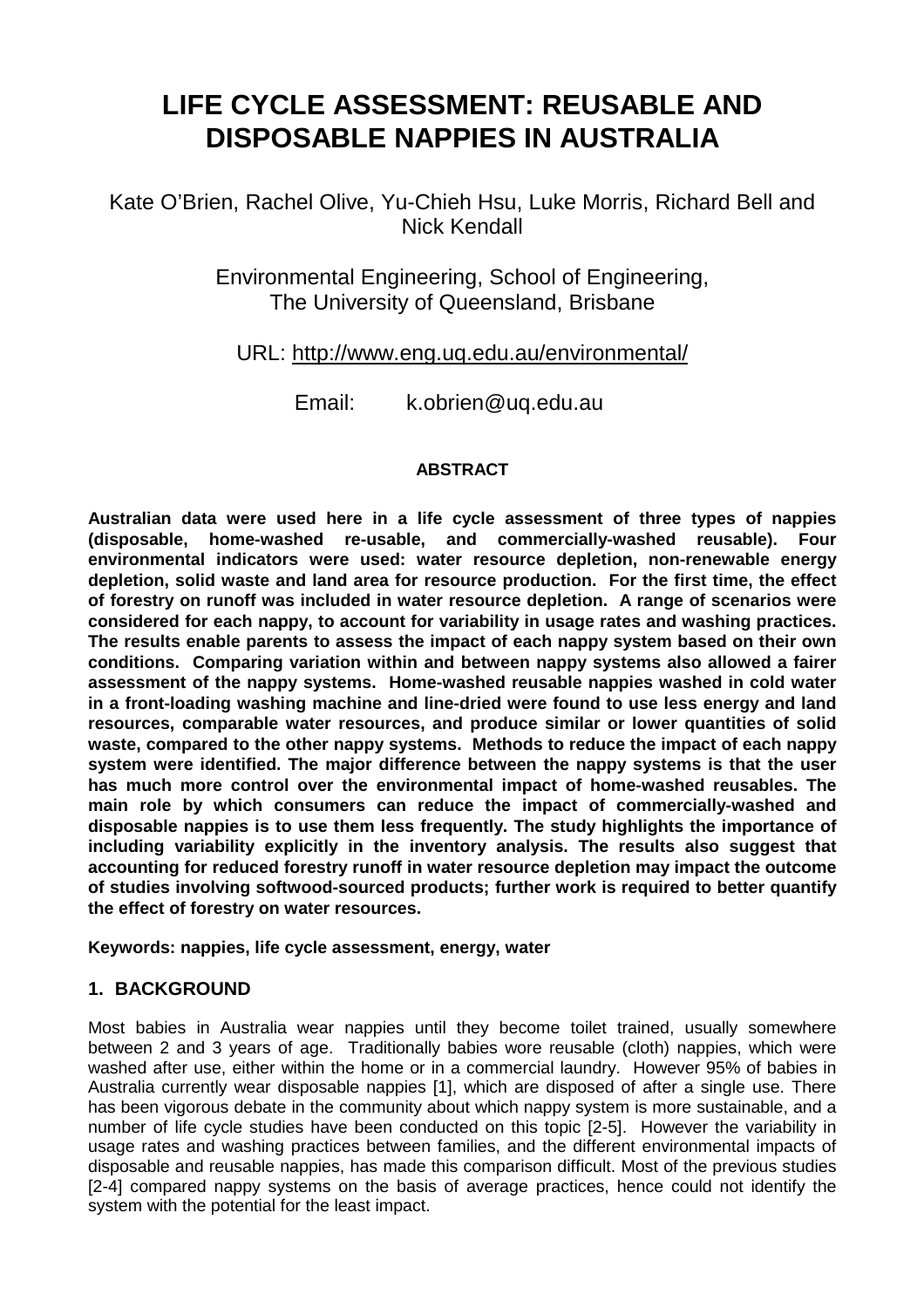Variability is addressed explicitly in this study, which quantifies the impact of reusable (home- and commercially-washed) and disposable nappies in Australia. The main sources of variability (usage rates and washing practices) are addressed separately, and all results are reported in terms of a range of values. The results of this study thus enable parents to assess the impact of each nappy system based on their own conditions (e.g. number of nappies changed per day). This approach also means that the nappy system with the potential for least impact can be identified, along with the conditions which minimise impact. Furthermore, directly incorporating variability in the calculations allows a fairer comparison of the nappies, because the results are less dependent on single assumptions.

This study also includes some aspects of the disposable nappy life cycle which have not been investigated previously. For example, while previous studies [2-5] have included water consumed in the irrigation of cotton in the life cycle of reusable nappies, here the water resource depletion associated with reduced runoff in forestry plantations [6-9] is included for the first time in the disposable nappy life cycle. Two different scenarios for the disposal of faeces from disposable nappies are examined; flushing into the sewage system, and disposal with the nappy in municipal waste.

## **2. SCOPE**

Figure 1 shows a simple process flow diagram for the life cycle of nappies. The study includes disposable nappies, manufactured using softwood pulp and plastics and disposed of in landfill, and reusable nappies, made from terry towelling cotton. Four nappy systems were considered:

- **Disposable direct disposal**, where the nappy and its entire contents are placed in the garbage after use;
- **Disposable flushed**, where the faeces is flushed into the sewer system before the nappy is placed in the garbage;
- **Reusable home-washed**, where nappies are washed and re-used within the home;
- **Reusable commercially-washed**, where nappies are washed in a commercial laundry.





**Fig 1. Life cycle of a) disposable and b) reusable nappies; dashed line indicates the system boundary, T** indicates transport,  $T_{CW}$  indicates transport for commercially-washed **nappies only, and F indicates a process only relevant to the disposable-flushed system**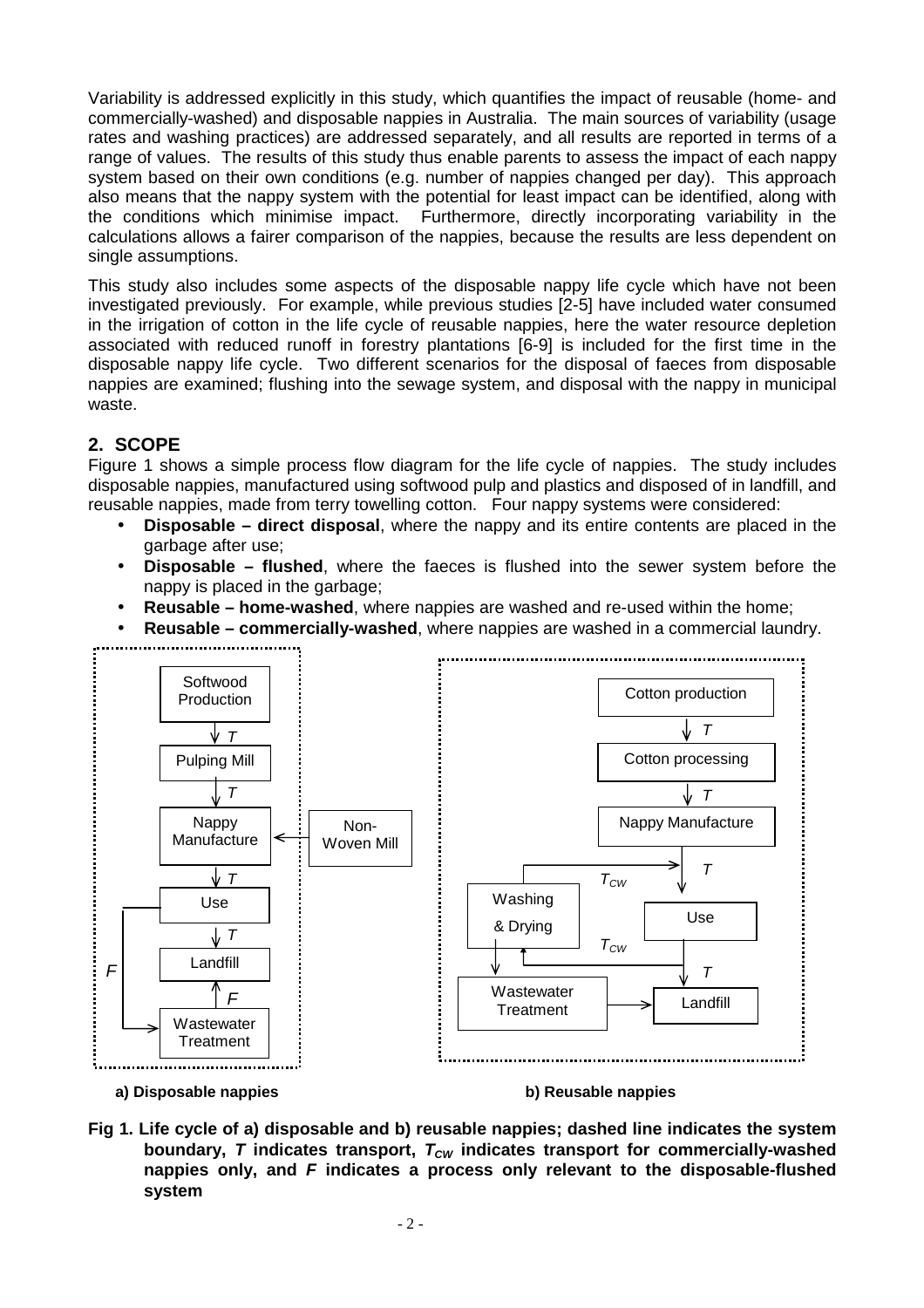Alternative nappy materials (such as hemp and bamboo) and compostable nappies were not considered. While elasticated and shaped nappies were not included in the study, the impact of these nappies may be calculated from the reusable data, adjusted for mass of cotton. Energy used in retail stores, travel to purchase nappies, production of wipes, creams and liners were excluded from the study. The production of components of disposable nappies other than pulp, and the production of nappy sanitizer and washing soaps/detergents were not included. Sludge from wastewater treatment plants was assumed to be landfilled (Fig. 1), but the treatment of leachate from landfill was neglected. Reusable nappies were assumed to be used within the household as rags after their life as nappies, and not landfilled. Where waste materials were composted or recycled, they were not considered as solid waste.

#### **3. METHODOLOGY**

Four environmental indicators were quantified for each nappy system: water resource depletion, energy consumption (renewable and non-renewable), solid waste and land area for resource production (cotton for reusable nappies, softwood for disposable nappies). A basis of 2.5 year was used [4], i.e. the environmental indicators were quantified for each nappy system over the first 2.5 years of a child's life. Data was determined primarily from Australian sources, using literature and information from manufacturers and suppliers.

Assumptions can have a large effect on any life cycle study. In particular, the results of nappy studies are strongly dependent on the number of nappies used per day, and the washing and drying practices for home-washed reusables [3,5]. This issue was addressed by calculating impacts over a range of usage rates, for two different washing machines. This allowed a fair and transparent comparison of all four nappy systems, and provides data which families can use to assess their individual impact.

#### **3.1 Variability in usage rates**

Three different usage scenarios were defined for each nappy type (Table 1-2). These scenarios accounted for the lowest and highest realistic values of nappy weights and usage rates (and nappy lifespan in the case of commercially-washed reusables). The low impact scenario combined the lowest impact values for each of these variables, and similarly the high impact scenario combined the highest impact values. The moderate impact considered average or typical values. The environmental indicators were calculated for each of the scenarios, for each nappy system.

|                                      | Low impact | Moderate<br>impact | High impact |
|--------------------------------------|------------|--------------------|-------------|
| Mass per nappy                       | 45 o       | 50 <sub>q</sub>    | 55 g        |
| No. of nappy changes per day         | 4.2        | 5.5                |             |
| Total mass of nappies over 2.5 years | 173 kg     | 251 kg             | 352 kg      |

**Table 1. Usage scenarios for disposable nappies** 

|                                      | Low impact                                           | Moderate<br>impact                | High impact                                                      |
|--------------------------------------|------------------------------------------------------|-----------------------------------|------------------------------------------------------------------|
| Mass per nappy                       | 100 <sub>q</sub>                                     | 125 <sub>q</sub>                  | 150 <sub>q</sub>                                                 |
| No. of nappy changes per day         | 5                                                    |                                   |                                                                  |
| No. of nappies purchased hw          | 24                                                   | 36                                | 48                                                               |
| Number of washes before disposal cw  | 100                                                  | 80                                | 60                                                               |
| Total mass of nappies over 2.5 years | $2.4 \text{ kg}^{\text{hw}}$<br>4.6 kg <sup>cw</sup> | 4.5 kg $h$ w<br>10.0 kg $\rm{cm}$ | $\frac{7.2 \text{ kg}^{\text{hw}}}{20.5 \text{ kg}^{\text{cw}}}$ |

#### **Table 2. Usage scenarios for reusable nappies; hw indicates data for home-washed nappies, cw indicates data for commercially-washed nappies**

The average mass of disposable nappies was 50 g (Table 1). This was calculated by weighing samples of boys' and girls' disposable nappies for each size class (Newborn, Infant, etc.), and integrating over 2.5 years based on the average time spent in each size class, which was a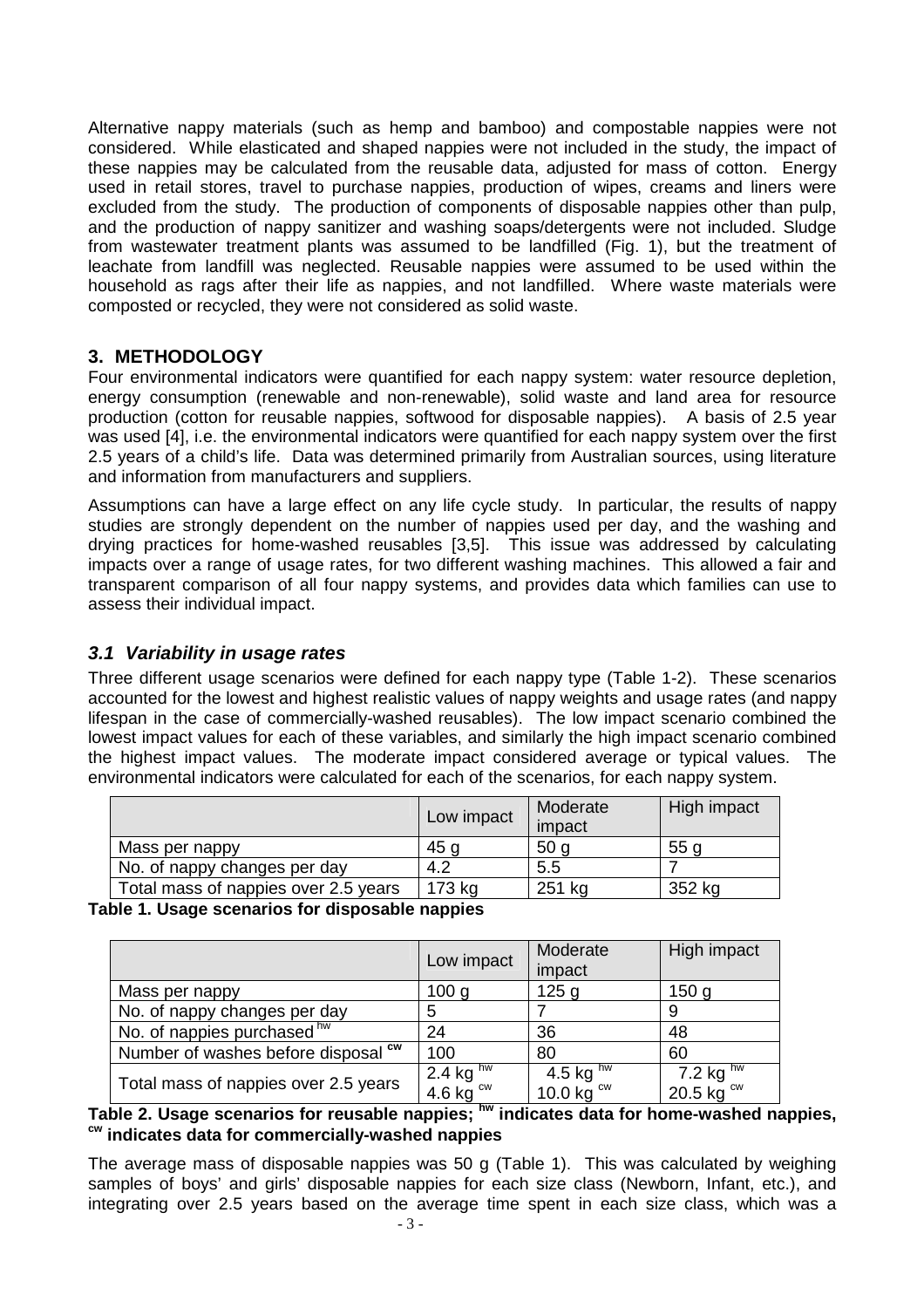function of recommended weight range for each size class, and child growth rates [10,11]. Disposable nappy mass was assumed to vary from this value by  $\pm 10\%$ , to account for variability between brands and in the size of the child. The mass of reusable nappies (Table 2) was determined by weighing a number of brands of home-washed and commercially-washed reusable nappies.

The number of nappies used per day will vary between families and babies, and with the age of the child. This variation was captured in the study (Tables 1-2) through considering a range of usage rates, each averaged over the 2.5 year life cycle. More reusable nappies were assumed to be used per day than disposable nappies, due to the nature of the nappies.

#### **3.2 Variability in washing practices for home-washed reusable nappies**

Previous studies have generally applied "average values" for washing and drying practices for home-washed reusable nappies, for example assuming a certain percentage of nappies were tumble-dried [2-4]. While using average values enables calculation of the overall impact of an average population of nappy users, it does not allow identification of the system with the potential for the lowest impact, which was the purpose of this study. Here we have assumed a "best practice" washing and drying regime for home-washed reusable nappies, based on Australian conditions:

- Soiled (faeces-contaminated) nappies stored in a bucket (dry-pailed), and faeces flushed from the nappies once per day (6 L);
- Soiled nappies soaked in warm water (7 L) with nappy sanitiser every second day;
- All nappies (both wet and soaked soiled nappies) washed every second day;
- Washing water unheated (i.e. cold wash), and all nappies line-dried.

This represents average washing practice over the 2.5 year life cycle, which varies slightly with the age of the baby. Soaking was assumed to be in warm water, as specified in nappy sanitiser instructions. Energy required to heat water for soaking was 0.146 MJ  $L^{-1}$ , which was the energy required to heat water from 20  $^{\circ}$ C to 55  $^{\circ}$ C. The water heater was assumed to use non-renewable energy, such as gas or coal-fired electricity. The instructions on nappy sanitisers indicate that rinsing only was required after soaking, however we have assumed that all nappies were machinewashed after soaking, because that was more consistent with common practice in Australia. Wash temperature was assumed to be cold, because the nappy sanitiser did not specify that rinse water should be warm. All nappies were assumed to be line-dried to reduce energy usage. Line-drying is feasible in most parts of Australia.

Two different washing machines were considered; a water- and energy-efficient front loading machine (50 L of water and 50 Wh per load), and a less efficient top-loading machine (150 L of water and 150 Wh per load). While most washing machine manufacturers report water and energy consumption only as annual averages, these values were from direct measurements of the water (reported in Ref. [12]) and energy [13] consumed per load for a range of washing machines available in Australia. The energy consumption was much lower than in previous studies [2-5], because only cold washing was considered.

#### **3.3 Excreta and wastewater treatment data**

An average of 1.4 stools per day, and a total of 91 kg of faeces and 458 kg of urine over the first 2.5 years of life was calculated from the Geigy tables [10,11]. This corresponds to a biological oxygen demand (BOD) load of 10.7 kg [11,14]. All of the BOD load was assumed to be associated with the faeces, and 54% of the BOD load was assumed to be removed from the wastewater treatment as sludge [15], 85% of which was landfilled [16], as indicated in Fig. 1. Energy consumption for wastewater treatment was  $0.42$  kWh m<sup>-3</sup> [17].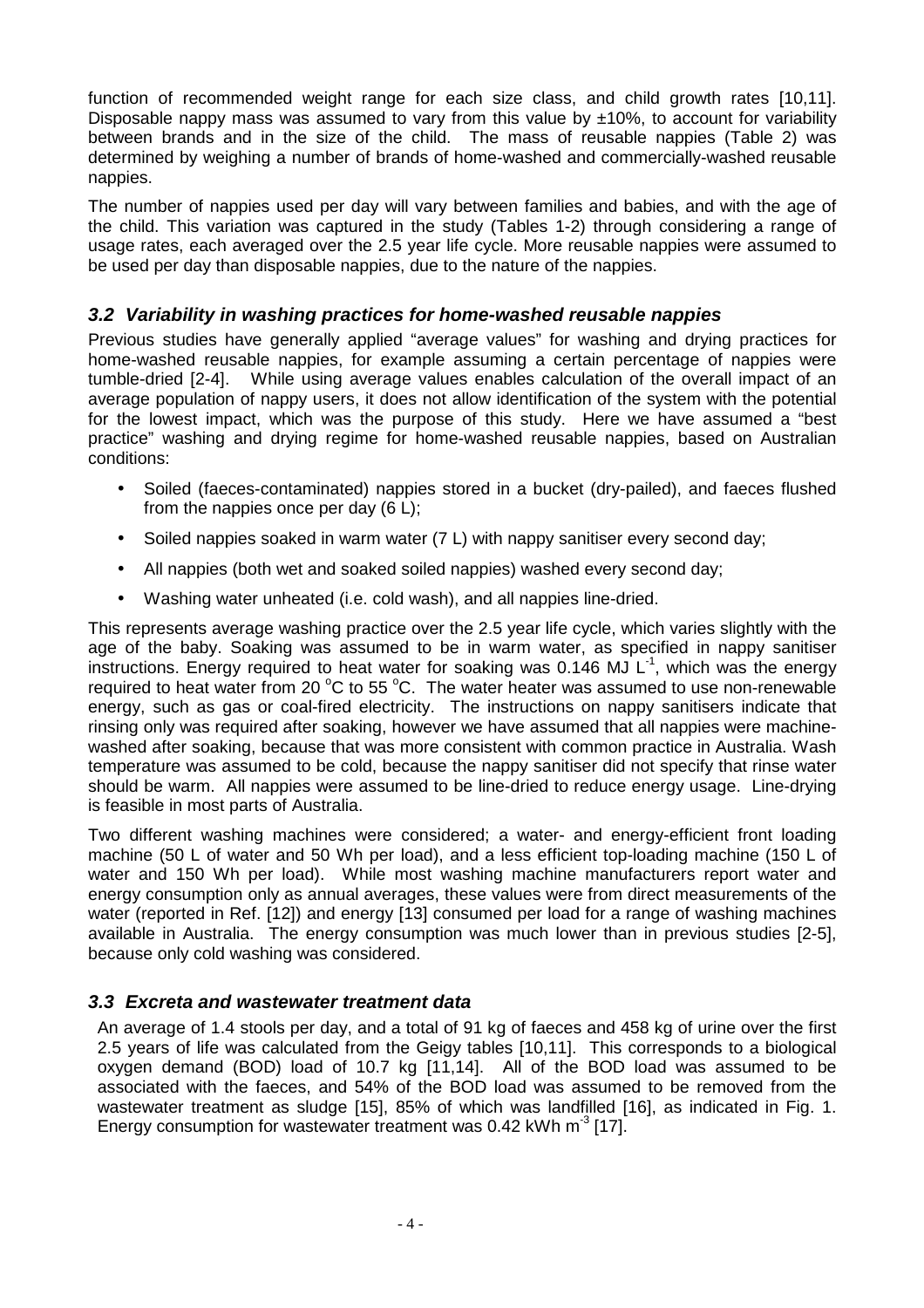## **3.4 Transportation data**

Energy to transport freight was assumed to be 0.8 MJ diesel per tonne km for articulated trucks, and 0.168 MJ diesel per tonne km for shipping (calculated from Refs [18-19]). Garbage collection required 1 L of diesel per tonne of garbage, which accounted for the use of both garbage only and combined garbage and recycling trucks in Brisbane (calculated from Refs [20-22]).

#### **3.5 Disposable nappy data**

Disposable nappies were composed of 40% cellulose (pulp) [11,23]. The land area for forestry was calculated assuming that each kg of pulp requires 4.4 kg of woodchips [24], with a yield of 15  $\text{m}^3$  softwood per hectare per year [25], at a density of 500 kgm<sup>-3</sup>.

Forestry is not irrigated, so previous studies have neglected water consumption in softwood production [2-5]. However pine forest plantations in Australia have reduced runoff compared to agricultural/pastoral land and native forests [6-9]. Replacing crops or grasslands with pine forest reduces annual runoff by as much as 200 mm [6-9]. Replacing native forest with pine plantations initially leads to an increase in runoff [7], but results in an overall runoff reduction of 50-100 mm once the forest is established [6-9]. Less runoff corresponds to lower stream flows, which can be detrimental to freshwater ecosystems and reduce water available for human usage. However it is very difficult to quantify this effect. Annual rainfall, soil types, percentage of catchment afforested, the age of pine plantation and the nature of the vegetation replaced all affect runoff reduction, which is also affected by inter-annual variations in rainfall [6-7]. Furthermore, plantations may also significantly increase groundwater uptake if replacing shallow-rooted vegetation [7].

Here we assumed that softwood production corresponds to a reduction in runoff of 75 mm, i.e. 750  $m<sup>3</sup>$  (0.75 ML) per hectare. This represents a value in the lower range of predicted runoff reduction [6-9]. If this value markedly effects the water consumed over the life cycle of disposable nappies, it will indicate that runoff reduction needs to be considered in the life cycle of softwood products, and hence that more research is required to better quantify this effect.

Energy consumption in softwood production was 0.23 MJ per kg of woodchip (calculated from Foran et al. [26]). For each kg of pulp produced, 0.065  $m^3$  of water, 15.8 MJ of steam energy, 4.2 MJ of electrical energy and 14.2 MJ of natural gas were used, and 0.0024 kg of landfill waste produced [27].  $0.027 \text{ m}^3$  of wastewater was also produced per kg of pulp [24].

Nappy production used 0.44 L of water, 0.18 MJ of gas energy, 2.4 MJ of electrical energy, and produced 0.045 kg of solid waste and 0.44 L of wastewater, per kg of nappies produced [4].

Transportation energy was calculated per unit mass for articulated trucks from softwood source to pulping mill (70 km) and pulping mill to nappy production (1300 km). Energy to transport nappies from producer to retail (1000 km), was calculated per unit volume, assuming an average semitrailer volume of 168 m<sup>3</sup>, with fuel efficiency 0.51 L km<sup>-1</sup> [28], and an average volume of 2.72 x 10<sup> $4$ </sup> m<sup>3</sup> per nappy (determined by measuring the packaging of nappies across the size categories, and integrating these over the typical growth of Australian children in their first 2.5 years [11]).

Under the "direct disposal" scenario, all urine, faeces and nappies were landfilled; under the "flushing" scenario, 6 L water was used to flush faeces from each soiled nappy, and all faeces was assumed to enter the sewage system.

## **3.6 Reusable nappy data**

All reusable nappies were assumed to be terry-towelling, manufactured in Asia from cotton grown in Australia. An average yield of 1806 kg per hectare [29] was used to determine land area for cotton growth over the life cycle of reusable nappies. Water for cotton growth was 12 ML per hectare [29], including irrigation and uptake of soil moisture and rainfall. Energy consumed during cotton growth and production of cotton towelling used in nappies was  $98.1$ MJ kg<sup>-1</sup> [30]. Water consumption during nappy production was  $0.018 \text{ m}^3 \text{ kg}^1$ , and solid waste production was 1.28 kg per kg of nappies [4].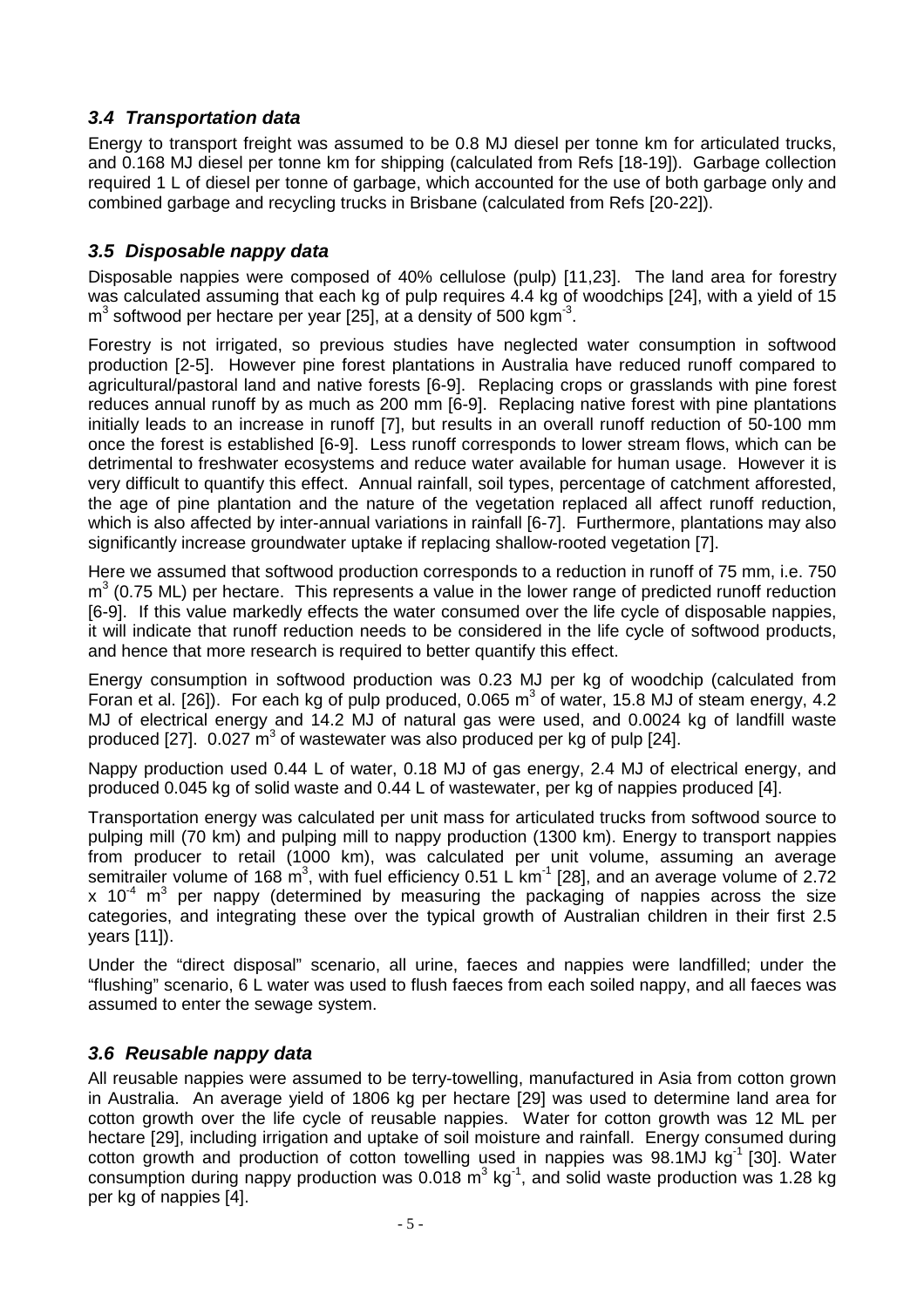Transportation energy was calculated assuming that 40% of material transported to the gin was cotton [31], and that cotton was transported 3 km from field to gin, 300 km from gin to port, and 100 km from port to retail by articulated truck. Transport of cotton to and from Australia for milling and nappy manufacturing involved a return ship journey of 10 000 km.

Pilchers (plastic pants) were assumed to be used with all reusable nappies, with a total mass of 0.464 kg over the life cycle. This corresponded to 7 MJ of energy, 0.6  $\text{m}^3$  of water used and 0.02 kg of solid waste generated during production [11].

## **3.7 Commercially-washed reusable nappy data**

Water and energy consumption in the commercial laundry were assumed to be 1.17 L and 14 kJ per nappy respectively. These values were calculated from data from a commercial nappy laundry [32], where the washing cycle involved a 10 minute wash at 65  $^{\circ}$ C, a 12 minute wash at 80-85  $^{\circ}$ C, an 8 minute bleach cycle, three rinses and hot air drying.

This washing regime was quite different to that of the home-washed reusables, which were assumed to be washed in cold water and line-dried. This reflects the different nature of homewashed and commercially-washing reusables. Line-drying may not be practical in a commercial laundry, and while home-washed nappies are worn by the same child or children within one household, commercially-washed nappies are returned to children in different households and/or child-care centres. This means that commercially-washed nappies require a more stringent washing regime to prevent any possible transfer of disease between users. Furthermore, marks or stains may be accepted on nappies washed in a home environment, but appearance is more important for nappies supplied by a commercial laundry.

The importance of appearance of commercially-washed reusables also explains the shorter lifespan of these nappies: 60-80 [33] to 100 washes [4]. In contrast, home-washed reusables are assumed to last for the full 2.5 years [4], i.e. approximately 200 washes (Table 3).

Transportation of commercially-washed nappies between users and the laundry used an average of 0.006 L per nappy in Brisbane [34]. This was double the value used in Ref. [4], which reflects the lower urban density in Australia compared to the UK. It was assumed that diesel fuel was used to transport the commercial nappies, with an energy density of 38.6 MJ  $L^{-1}$  [19].

## **4. RESULTS**

#### **4.1 Water resource depletion**

There was overlap between the water resource depletion determined for each nappy type (Figure 2a, Tables 3-4), except that reusable nappies washed in a top-loading washing machine were found to use more water than disposable nappies or reusable nappies washed in a more efficient front-loading machine, regardless of the number or mass of the nappies used.

The range of water depletion calculated over the life cycle of commercially-washed reusables overlapped with the values for home-washed reusables, but had much greater variability. Whereas washing (including soaking and flushing) accounts for 40-80% of total water consumed by home-washed nappies, it only accounts for 7-15% of water consumed by commercially-washed nappies, as the commercial washing process is more water-efficient (Table 4). However the shorter lifespan of commercially-washed reusables means that more cotton is required over the life cycle (Table 2), and hence water depletion associated with nappy production is higher (Table 4).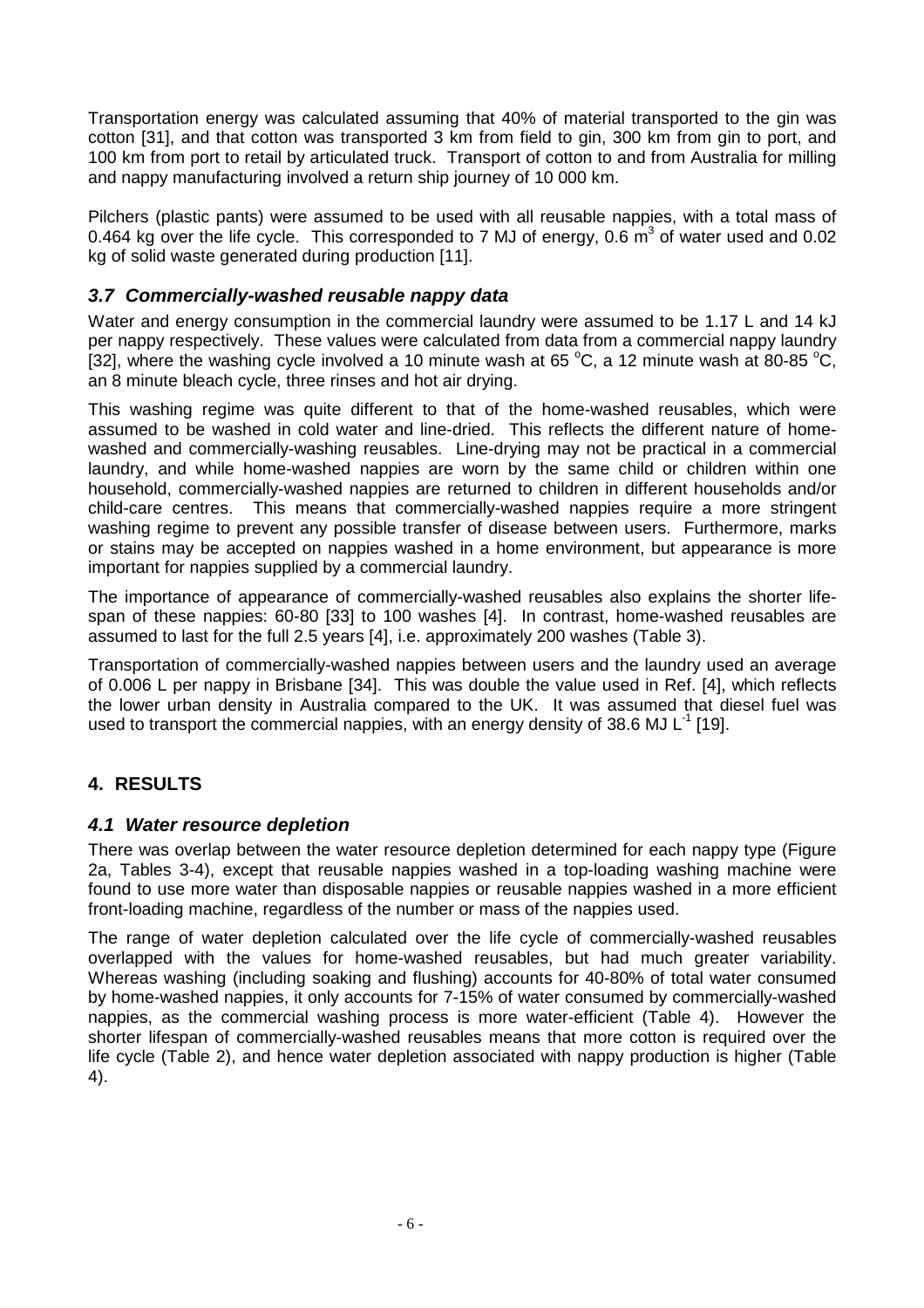

**Figure 2. Resource impacts of each nappy system DD-D Disposable - direct disposal of faeces; DD-F Disposable – faeces flushed; R-HW home-washed reusables; R-CW commercially-washed reusables: a) water resource depletion; b) non-renewable energy depletion; c) Solid waste; d) land area required for resource production** 

|                               | Water resource<br>depletion $m^3$   | <b>Energy consumption</b><br>МJ                                         | <b>Solid waste</b><br>kg                     |
|-------------------------------|-------------------------------------|-------------------------------------------------------------------------|----------------------------------------------|
| <b>Softwood</b><br>production | $31 - 62$                           | $70 - 140$                                                              | <b>NA</b>                                    |
| <b>Pulp production</b>        | $4.5 - 9.2$                         | 1090 -2220* (steam)<br>290-590 (electricity)<br>980 -2000 (natural gas) | $0.2 - 0.3$                                  |
| <b>Nappy production</b>       | $0.08 - 0.15$                       | $420 - 850$ (electricity)<br>$30 - 60$ (natural gas)                    | < 0.1                                        |
| <b>Nappy transport</b>        | <b>NA</b>                           | $210 - 390$                                                             | <b>NA</b>                                    |
| Wastewater<br>treatment       | 3.9 <sup>t</sup>                    | $3 - 6^{dd}$<br>$9 - 12^{f}$                                            | $5^{\frac{1}{3}}$                            |
| <b>Municipal waste</b>        | <b>NA</b>                           | $45 - 56$ <sup>dd</sup><br>$39 - 50^{\circ}$                            | $722 - 901$ <sup>dd</sup><br>$631 - 810^{6}$ |
| <b>TOTAL</b>                  | $35 - 71 \text{ m}^3$ <sup>dd</sup> | $3.1 - 6.3$ GJ                                                          | $0.72 - 0.90 t$                              |
|                               | $39 - 75$ m <sup>3f</sup>           | 2.0-4.1 GJ non-renewable                                                | $0.64 - 0.82t$                               |

**Table 3. Range of water resource depletion and energy consumption and solid waste**  produced over the life cycle of disposable nappies; <sup>dd</sup> indicates data only relevant to Direct **Disposal scenario; <sup>f</sup> indicates data only relevant for the Flushing scenario (where faeces are disposed of through the sewage system); \* indicates renewable energy; NA indicates not applicable, or negligible**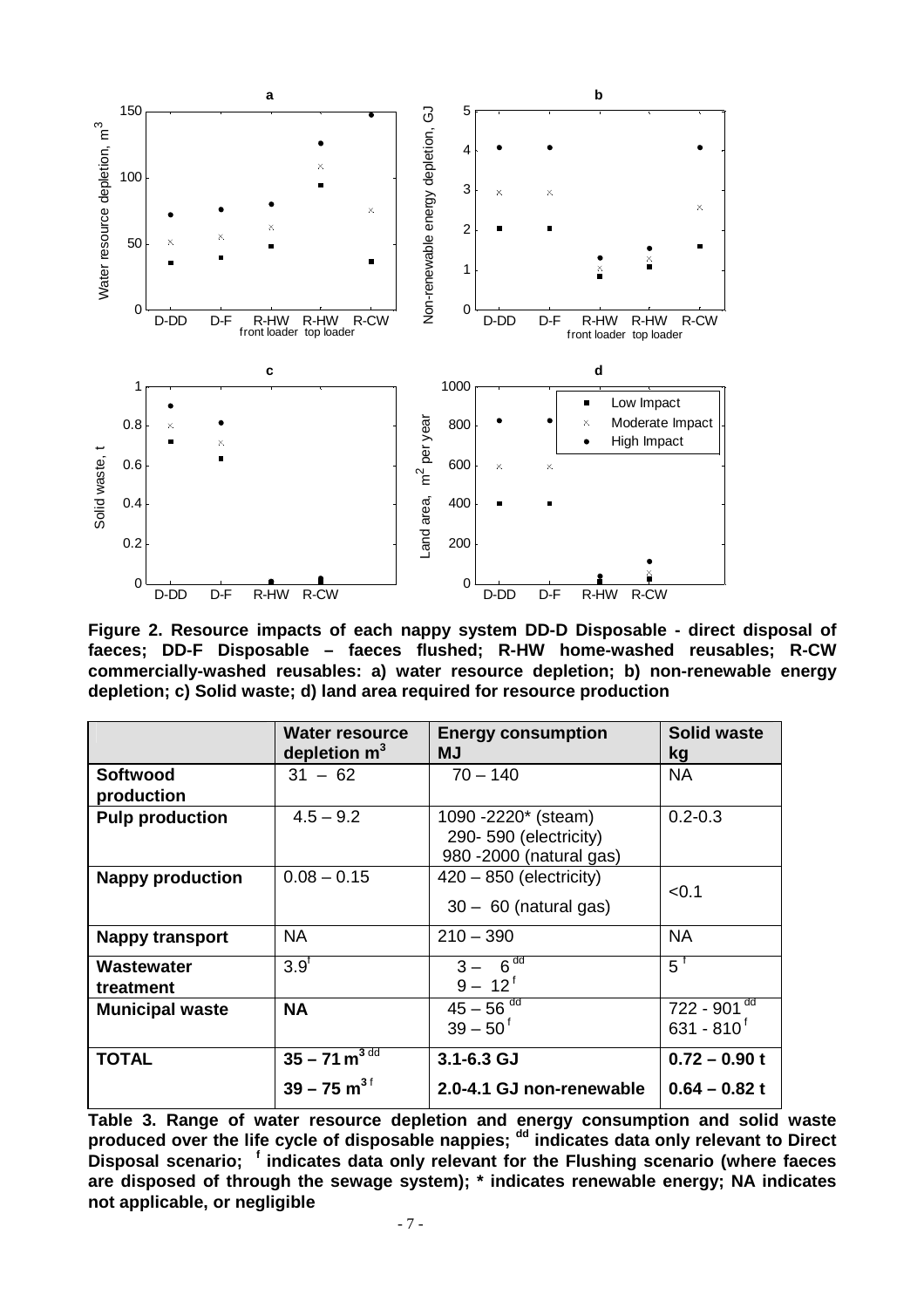|                           | <b>Water resource</b><br>depletion $m3$ |             | <b>Energy consumption MJ</b> |                        | Solid waste kg |              |
|---------------------------|-----------------------------------------|-------------|------------------------------|------------------------|----------------|--------------|
|                           | <b>HW</b>                               | <b>CW</b>   | <b>HW</b>                    | <b>CW</b>              | <b>HW</b>      | <b>CW</b>    |
| <b>Cotton</b>             | 16-48                                   | 30-137      | $81 - 244^{\overline{e}}$    | 155-700 <sup>e</sup>   |                |              |
| growing                   |                                         |             | $137 - 412$ <sup>nr</sup>    | 260-1180 <sup>hr</sup> |                |              |
| <b>Cotton</b>             | $\overline{0}$                          | $\mathbf 0$ | $17-50^\circ$                | $30 - 110^{\circ}$     | $3 - 9$        | $5.6 - 25.4$ |
| processing<br>& nappy     |                                         |             |                              |                        |                |              |
| production                |                                         |             |                              |                        |                |              |
| <b>Pilcher pant</b>       | 0.60                                    | 0.60        | $\overline{7}$               | $\overline{7}$         | 0.02           | 0.02         |
| production                |                                         |             |                              |                        |                |              |
| <b>Flushing</b>           | 5                                       | <b>NA</b>   | <b>NA</b>                    | <b>NA</b>              | <b>NA</b>      | <b>NA</b>    |
| <b>Soaking</b>            | 3                                       | <b>NA</b>   | 468                          | 468                    | <b>NA</b>      | <b>NA</b>    |
| Washing                   | $23$ <sup>fl</sup>                      | $5 - 10$    | 82 frontload                 | 66-120                 | <b>NA</b>      | <b>NA</b>    |
|                           | 68 <sup>tl</sup>                        |             | 247 topload                  |                        |                |              |
| <b>Wastewater</b>         | <b>NA</b>                               | <b>NA</b>   | 35 frontload                 | $8 - 15$               | <b>NA</b>      | 5            |
| treatment                 |                                         |             | 103 topload                  |                        |                |              |
| <b>Muncipal</b>           | <b>NA</b>                               | <b>NA</b>   | $\mathbf 0$                  | $\overline{0}$         | 5              | 0.5          |
| waste                     |                                         |             |                              |                        |                |              |
| <b>Nappy</b><br>transport | <b>NA</b>                               | <b>NA</b>   | $5 - 14$                     | $9 - 40$               | <b>NA</b>      | <b>NA</b>    |
| <b>Nappy</b><br>delivery  | <b>NA</b>                               | <b>NA</b>   | <b>NA</b>                    | 1060-1900              | <b>NA</b>      | <b>NA</b>    |
| <b>TOTAL</b>              | 48-80 $m^{3}$ <sup>fl</sup>             | 36-147 $m3$ | $0.83 - 1.3$ GJ <sup>T</sup> | $1.6 - 4.1$ GJ         | 8-14 kg        | $11 - 31$ kg |
|                           | 94-126 $m^{3}$ <sup>tl</sup>            |             | 1.1 -1.55 GJ <sup>tl</sup>   |                        |                |              |
|                           |                                         |             |                              |                        |                |              |

**Table 4. Range of water resource depletion and energy consumption and solid waste produced over the life cycle of home-washed ("HW") and commercially-washed ("CW") reusable nappies: fl indicates front-loading washing machine used, tl indicates top-loading washing machine used,<sup>e</sup> indicates electrical energy, nr indicates fossil fuels, <sup>o</sup> indicates other energy source; NA indicates not applicable, or negligible** 

The water resource depletion calculated here for disposable nappies (Figure 2a, Table 3) was much higher than in previous studies [2-4], except where hydroelectricity water requirements and power station cooling water have also been included [5]. This is because we included the impact of forestry on runoff, in addition to the water consumed in other parts of the disposable nappy life cycle. While there was some overlap in the ranges reported here, water resource depletion associated with the softwood production for disposable nappies (Table 3) was higher than for the cotton growing stage of home-washed nappies (Table 4). This is despite the fact that forestry is typically much less water intensive (on a per-area basis) than cotton growing – indicating that it was the much larger mass of raw material required for the production of disposable nappies over the 2.5 year lifecycle that was the driver for this result. This difference in raw material requirements is also reflected in the land use for each nappy system (Figure 2d, Section 4.4). However, as explained in Sec.3.5, the impact of forestry on runoff is difficult to quantify, due to high variability arising from local factors such as rainfall.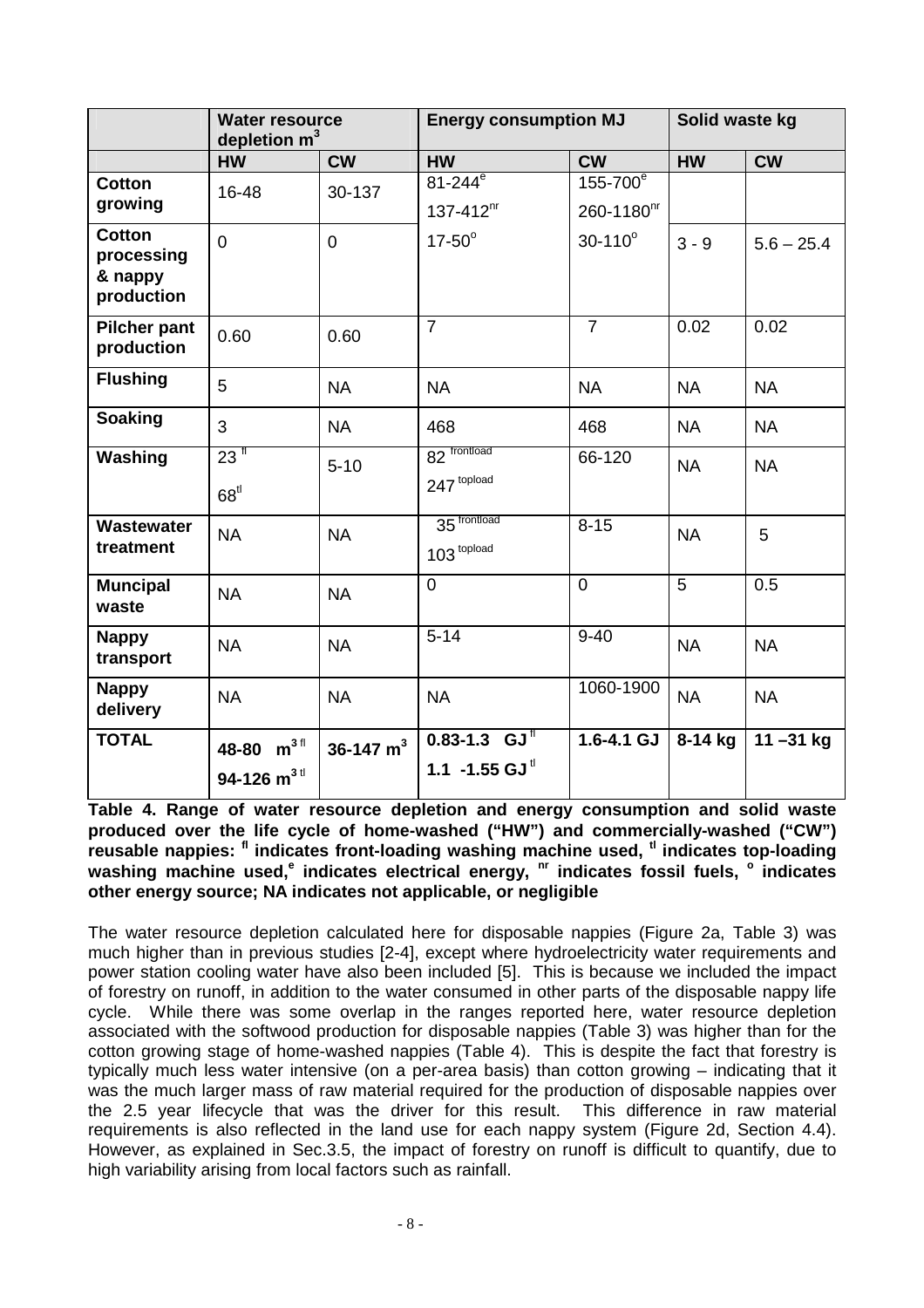## **4.2 Energy resource depletion**

Home-washed reusable nappies were found to use less non-renewable and total energy over the life cycle than any other nappy system (Figure 2b), regardless of the number of nappies used, the mass of nappies, or the type of washing machine. While the type of washing machine affects the total energy required for home-washed reusables, this difference is small compared to the difference between nappy systems (Figure 2b, Tables 3-4). The type of washing machine had a bigger effect on water resource depletion than on energy depletion for home-washed reusables (Figure 2a-b). This is because washing contributes more to total water consumption (29-73%) than to total energy consumption (10-41%), in coldwater washing. Heating water for soaking nappies consumes 30-56% of the energy used over the life cycle of home-washed reusables (Table 4); hence using solar water heating could substantially reduce the non-renewable resource depletion associated with these nappies. More energy is, and hence more greenhouse gas emissions generated, if the nappies are tumble-dried or washed in hot water, particularly if a solar hot water system is not used [2-5].

The range of non-renewable energy depletion reported across all scenarios was similar over the life cycle of disposable and commercially-washed reusable nappies. Pulp production is responsible for 75% of the non-renewable energy required over the life-cycle of disposable nappies, even though 46% of energy used in pulping is renewable (steam generated from spent liquor in the pulping plant, Table 3). In contrast, 52-62% of the total energy over the life cycle of the commercially-washed nappies is the energy required to transport the nappies between users and the laundry (Table 4). This is the only significant transport step in any of the nappy life cycles. Shipping cotton overseas for processing represents only 1-2% of the total energy over the life cycle of reusable nappies, since the total mass of cotton required is small (Table 2). Even though a large mass of disposable nappies is used (Table 1), transport of disposable nappies still only represents 6-7% of the total energy over the life cycle (and 9-11% of non-renewable energy), more than half of which is due to transport of the nappies to retail stores (1000 km).

## **4.3 Solid waste**

Solid waste produced over the disposable nappy life cycle was found to be more than 20 times the solid waste associated with home-washed and commercially-washed reusable nappies (Figure 2c, Tables 3-4). Urine (458 kg) accounts for more half of the mass of solid waste generated by disposable nappies, and the mass of the nappies (173-352 kg, Table 1) is the other major contribution to solid waste. Flushing the faeces down the toilet (disposable – flushing scenario) reduces the mass of solid waste by 86 kg, but increases water consumption by 3.9 m<sup>3</sup> over the life cycle of disposable nappies (Table 3). If disposable nappies could be composted, the mass of solid waste could be substantially reduced, although for hygiene reasons faeces-contaminated nappies could not be composted.

Light et al. [35] have proposed that disposable nappies do not affect landfill volume, based on experiments which found that disposable nappies do not affect compression of municipal waste where they represent less than 10% of total volume. Since a large number of nappies are likely to enter the garbage trucks from a few homes where babies live, it is unlikely that disposable nappies will be uniformly distributed throughout the garbage; hence it is still important to consider total mass of solid waste.

## **4.4 Land area for raw material production**

Disposable nappies were calculated to use substantially more land for resource production than required by reusable nappies (Figure 2d, Table 5). While cotton yield per hectare is typically less than softwood yield [25, 29], the greater mass of material required for disposable nappies (Tables 1-2) mean than more land is required overall.

Based on the assumptions in this study, commercially-washed nappies require 2-3 times the land area of home-washed nappies (Figure 2d, Table 5). This is due to a larger mass of cotton required for commercially-washed nappies (Table 2), due to their shorter lifespan.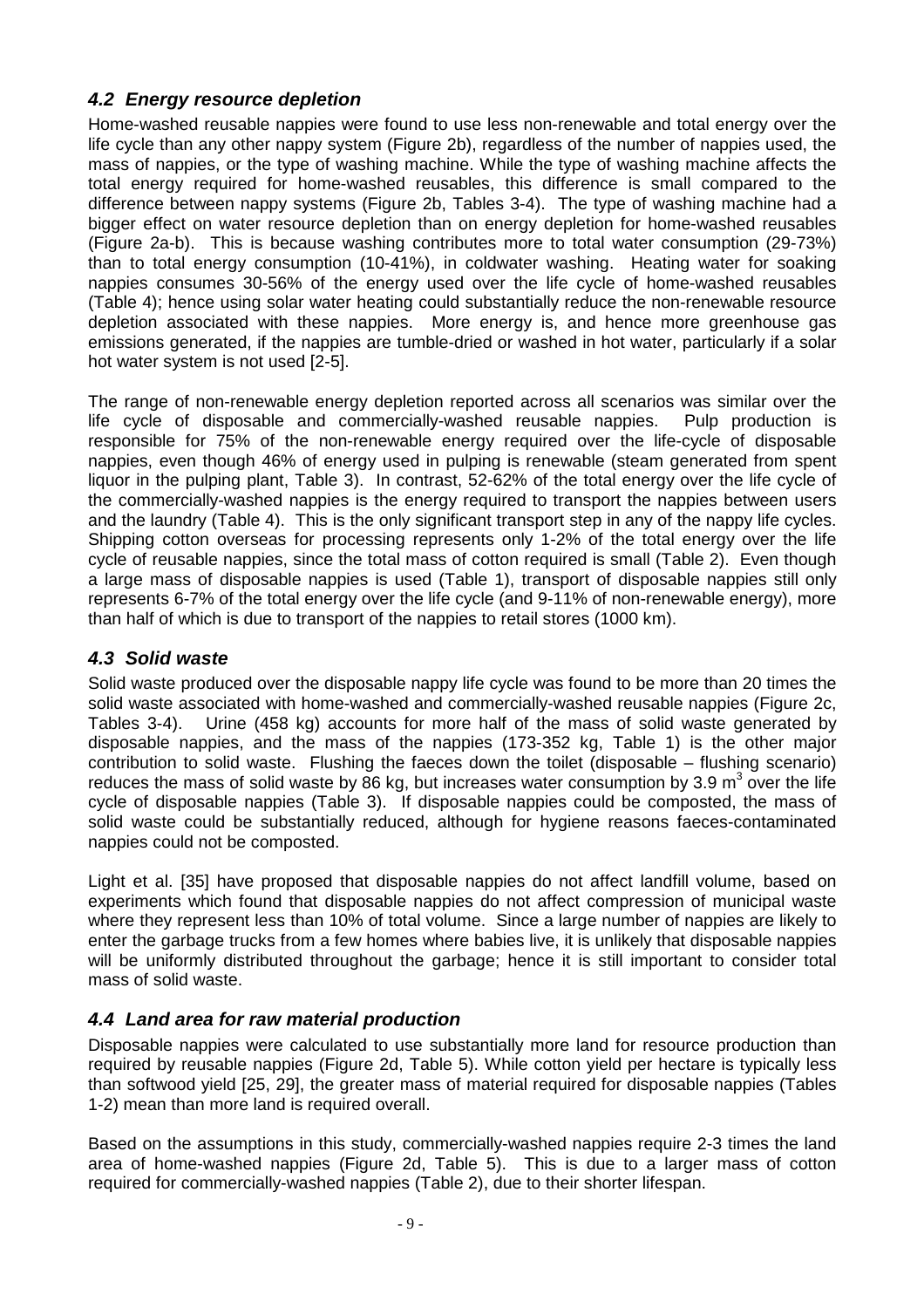|                          | <b>Disposable</b> | $-$ Reusable $-$ | $Reusable -$               |
|--------------------------|-------------------|------------------|----------------------------|
|                          | direct disposal   | Home-washed      | <b>Commercially-washed</b> |
| Land area, $m2$ per year | 407-829           | 13-40            | 25-114                     |

**Table 5. Land area for production of raw materials over the life cycle of each nappy type** 

#### **4.5 Comparison of nappy systems**

More than 90% of water and energy consumption and land use occurs during the pre-use stage of the disposable nappy life cycle (softwood production, pulping and nappy production). For reusable nappies, both resource production and washing are important, and transport is a significant source of energy consumption for commercially-washed nappies.

In the impact categories considered here, home-washed reusable nappies washed in cold water in a front-loading washing machine and line-dried have the potential to have a lower environmental impact than either disposable nappies or commercially-washed reusable nappies. Under these conditions, home-washed reusable nappies produce less solid waste, and use less land area and energy (both total and non-renewable) than disposable nappies across all impact scenarios. The range of water resource depletion is similar for both nappy systems (Figure 2); however there is large uncertainty in the estimate of water resource depletion associated with softwood production.

While land area and solid waste impacts were similar for all reusables, and the range of water usage for home-washed nappies fell within the range for commercially-washed nappies, homewashed nappies use less energy than commercially-washed nappies, and hence have the potential for lower environmental impact overall.

When compared with disposable nappies, commercially-washed reusables were found to produce less solid waste, require less land area for raw material production, and require very similar amounts of energy. The range of water depletion calculated for commercially-washed nappies encompassed the range determined for disposables. Hence the relative impacts of commerciallywashed and disposable nappies will depend on usage rates, nappy mass and nappy life-span. For example, low impact commercially-washed nappies may have less impact than moderate or high impact disposables. Comparing moderate or high impact commercially-washed reusables with low impact disposables is more difficult, because the former depletes greater water and energy resources, while the latter generates more solid waste and requires more land area for raw material production. This comparison is further complicated by the uncertainty in water associated with softwood production. In addition, our study only considered data from only one disposable nappy manufacturer and one commercial nappy supplier. Variation in efficiencies and processes between companies may be significant, and hence affect this comparison.

In this study, commercially-washed nappies had a very wide range of values for resource depletion (particularly water). This is because three usage parameters were varied for commerciallywashed reusables (nappy mass, number of changes per day and lifespan), while only two parameters (nappy mass and number of changes per day) were varied for each of the other nappy systems. The primary way to reduce the impact of commercially-washed reusables is to reduce the amount of cotton used, which is determined by the number of changes per day, and the mass and lifespan of the nappies. The number of nappies used per day is generally determined by the frequency and volume of the babies' excreta. However the mass and the lifespan of the nappy can be adjusted. Commercially-washed nappies have a lifespan of only 60-100 washes, compared to approximately 200 washes for home-washed nappies (Table 2). This is because stains and discoloration which may be acceptable in a home environment are not acceptable for a commercially operation, where nappies are taken to many different families and/or childcare centres.

The "flush" and "direct" disposal disposable nappy systems both require the same land area and similar energy resources, but flushing the faeces increases water consumption and reduces solid waste. However the differences between the two disposal scenarios are very small (Table 3).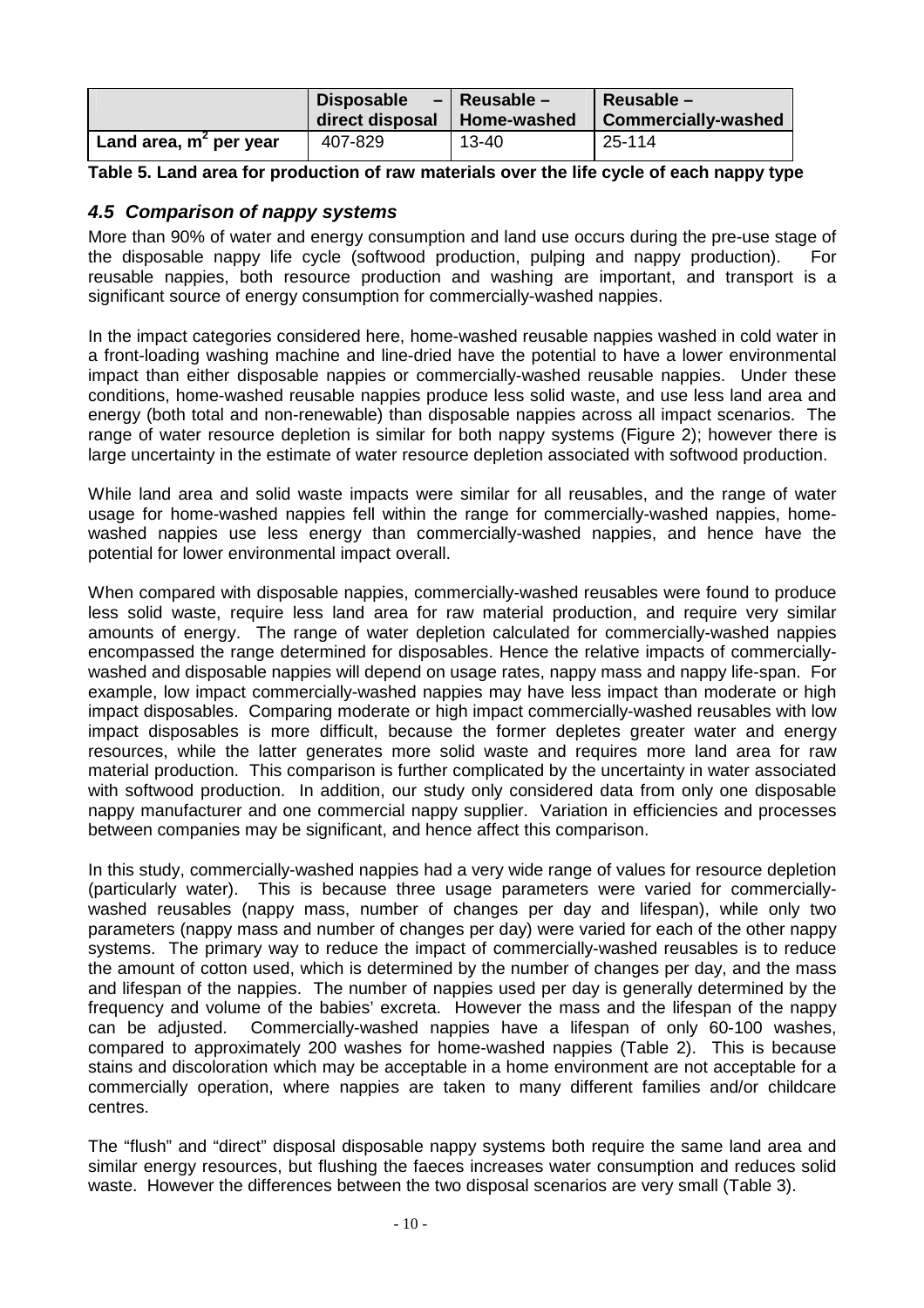## **5. CONCLUSIONS**

Overall, based on the four environmental indicators used in this study, home-washed reusable nappies have the potential for the least environmental impact if washed in a water-efficient frontloading washing machine in cold water, and line-dried. While there was significant variability within each nappy system, due to variation in mass of nappies, usage rates and nappy lifespan, the impacts of reusable nappies home-washed under these conditions were less than, or similar, to the other nappy systems in all four impact categories.

The major difference between the three nappy types is that the user has much more control over the environmental impact of home-washed reusables. In contrast, all four environmental indicators occur largely outside the control of the user for disposables and commercially-washed reusables. The only method by which users can reduce the impact of these nappies is to use less of them (e.g. nappy-free time for the baby), and the largest potential reductions lie with reducing the impacts before and after use.

There are a number of ways in which users can reduce the impact of home-washed nappies, below the levels quantified in this study. For example, using a solar hot water system to heat water for soaking soiled nappies would significantly reduce non-renewable energy depletion associated with washing reusable nappies. Using nappies requiring less cotton (e.g. elasticated or shaped nappies) would reduce the water resource depletion associated with cotton production, as would using nappies for more than one child [5], i.e. more than 2.5 years. Recycling water within the home (e.g. soaking the nappies in water collected from the shower/bath) can also reduce water resource depletion. A home-washing system may displace the need for other water and energy consumption associated with babies and nappies. For example, soiled clothing and cloths (a common side-effect of changing nappies) can be soaked and washed with nappies without additional water and energy usage. Baby wipes represent a credit opportunity of even greater significance; disposable nappy users generally purchase disposable baby wipes for cleaning the baby when nappies are changed. For users of home-washed reusable nappies however, rags or old nappies soaked in water can displace baby wipes with no additional environmental burden, since they can be soaked and washed with the nappies.

A range of possibilities exist for reducing the impacts of disposable nappies prior to and after use. Reducing nappy mass reduces impacts almost proportionally [5]. Reducing water and energy consumption during pulping should be done where possible, but the largest scope for improvements probably lies in the nature of the nappies themselves. For example, composting wet nappies would reduce the solid waste associated with disposable nappies, although the plastic and non-biodegradable components currently remain an issue. Alternative materials such as hemp and bamboo should be investigated. Use of unbleached or recycled pulp may also provide a way to reduce the environmental impact of disposable nappies.

Reducing the impact of commercially-washed reusable nappies relies largely on reducing cotton consumption. This could be achieved through using the thinnest nappies available. Alternatively, thick nappies could be use, and sold for home-washing applications when they became stained or discoloured. This would provide a credit for reducing cotton consumption, through increasing the lifespan of the nappies. As for home-washed reusables, elasticated or shaped nappies may possibly reduce cotton requirements. Materials other than cotton should also be investigated for reusable nappies. Commercial laundries should also work to reduce energy and water consumption where possible, for example using solar water heating.

Even the relatively low forestry runoff reduction (75 mm per annum) assumed in this study has a major impact on water resource depletion over the life cycle of disposable nappies. This should be considered in future life cycle studies of softwood products. However guidelines are needed to determine how to best to account for water resource depletion associated with forestry, given the large uncertainty in the values, and the strong local effect of rainfall and other variables.

The two disposable nappy faeces disposal scenarios ("flushing" and "direct disposal") could not be distinguished using the four indicators considered here. Airborne and waterborne emissions, as well as public health effects, need to be accounted for to assess and compare the two disposal options.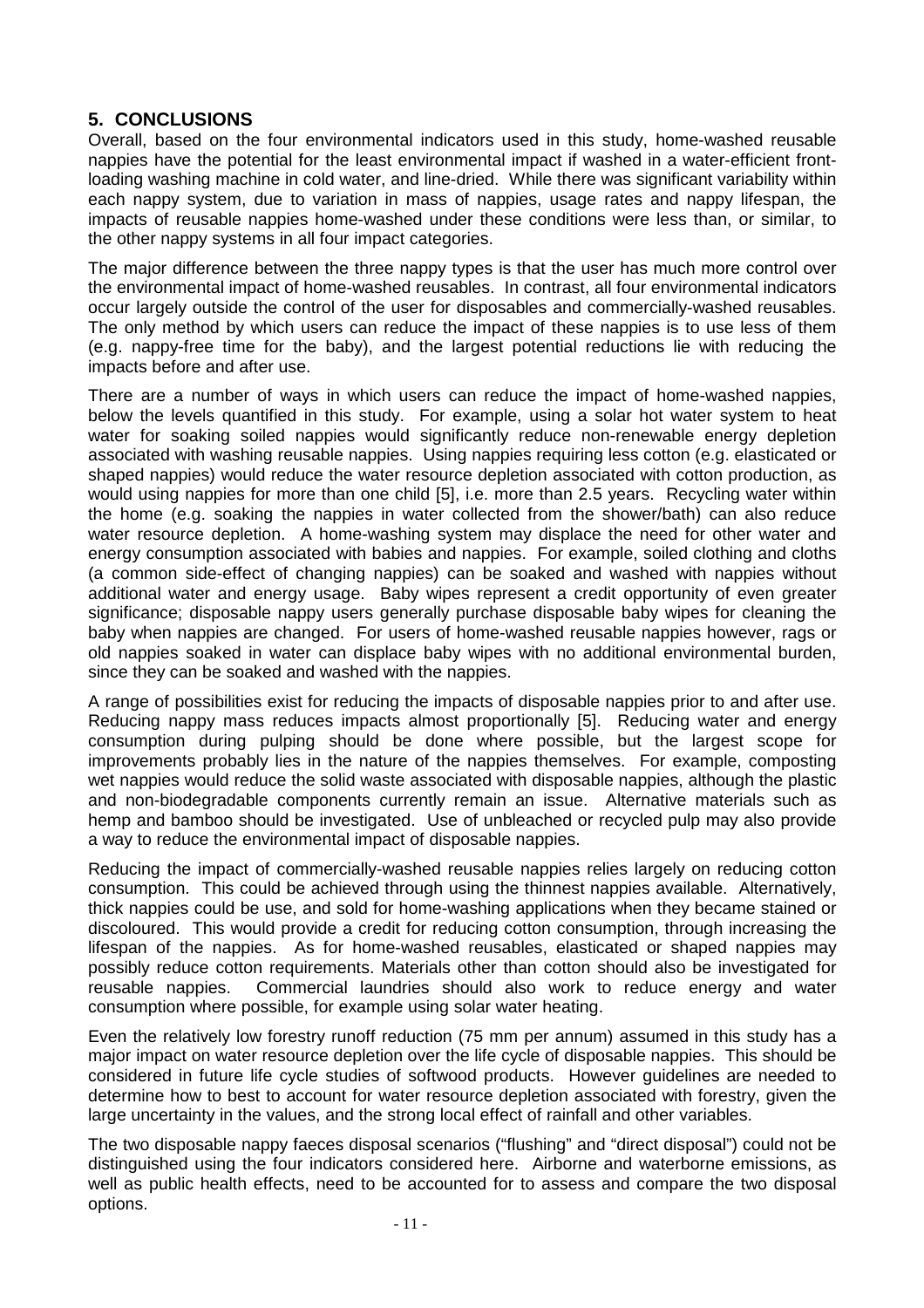This study demonstrates the value of including the range of practices, when comparing systems subject to large variability. Had we selected conditions equivalent to the high impact case for reusable nappies, and the low impact case for disposable nappies, we would not have been able to identify the system with the potential for the lowest environmental impact. While sensitivity analysis will demonstrate which variables have a large effect on results, comparing the range of impacts has allowed us to determine where the difference in nappy systems exceeds the variability within each system.

#### **6. ACKNOWLEDGEMENTS**

We greatly appreciate the data supplied by Dick Nobbs and Harley Wright (Kimberly-Clark Australia), Ben Van Balen (Brisbane Nappy Service) and Bruce Pyke (Cotton Research and Development Corporation). Joe Lane reviewed this manuscript, and Marguerite Renouf, Peter Erskine and Bill Clarke provided helpful discussions. This work was supported by a UQ New Staff grant, and a UQ Return to Research grant (EPSA faculty) to K.O'Brien, and a UQ School of Engineering vacation scholarship for Y.-C. Hsu.

#### **7. REFERENCES**

- 1 Choice Magazine High and dry: our readers and their babies give us the verdict on which nappies rate the best Choice (Chippendale, Australia) April 33(3), 2007
- 2 Sauer, B.J., Hilderbrandt, C.C., Franklin, W.E. and Hunt, R.G. Resource and Environmental Profile Analysis of Children's Diaper Systems, Environmental Toxicology and Chemistry, vol 13, no 6, pp 1003 – 1009, 1994
- 3 Vizcarra, A.T., Lo, K.V. & Liao P.H., A Life Cycle Inventory of Baby Diapers Subject to Canadian Conditions, Environmental Toxicology and Chemistry, vol 13, no 10, pp 1707 – 1716, 1994
- 4 Aumônier, S. & Collins, M., Life cycle assessment of disposable and reusable nappies in the UK, Environment Agency, Almondsbury, Bristol, UK, 2005
- 5 Aumônier, S., Collins, M. and Garrett, P. An updated lifecycle assessment study for disposable and reusable nappies, Science report SC010018/SR2 Environment Agency, Almondsbury, Bristol, UK, 2008
- 6 Vertessy, R. Impacts of plantation forestry on catchment runoff, Proceedings of National Workshop, July 2000 Water and Salinity Issues in Agroforestry No. 7 Rural Industries Research and Development Corporation Publication No. 01/20, 2001
- 7 Keenan, R.J., Parsons, M., Gerrand, A., O'Loughlin, E., Beavis, S., Gunawardana, D., Gavran, M. and Bugg, A. Plantations and water use: a review prepared for the Forest and Wood Products Research and Development Corporation. Bureau of Rural Sciences, Canberra. 2004.
- 8 Greenwood, A.J. and Cressell, D.J. The impact of plantation forestry on runoff in the Mount Lofty ranges, case study: Burnt Out Creek. Technical Note 2007/11. Department of Water, Land and Biodiversity Conservation, 2007
- 9 Zhang, L., Vertessy, R., Walker, G., Gilfedder, M. & Hairsine, P. Afforestation in a catchment context: understanding the impacts on water yield and salinity, Industry Report 01/07 CSIRO Land and Water, 2007.
- 10 Lentner, C., Geigy scientific Tables, Ciba-Geigy, Basle, 1981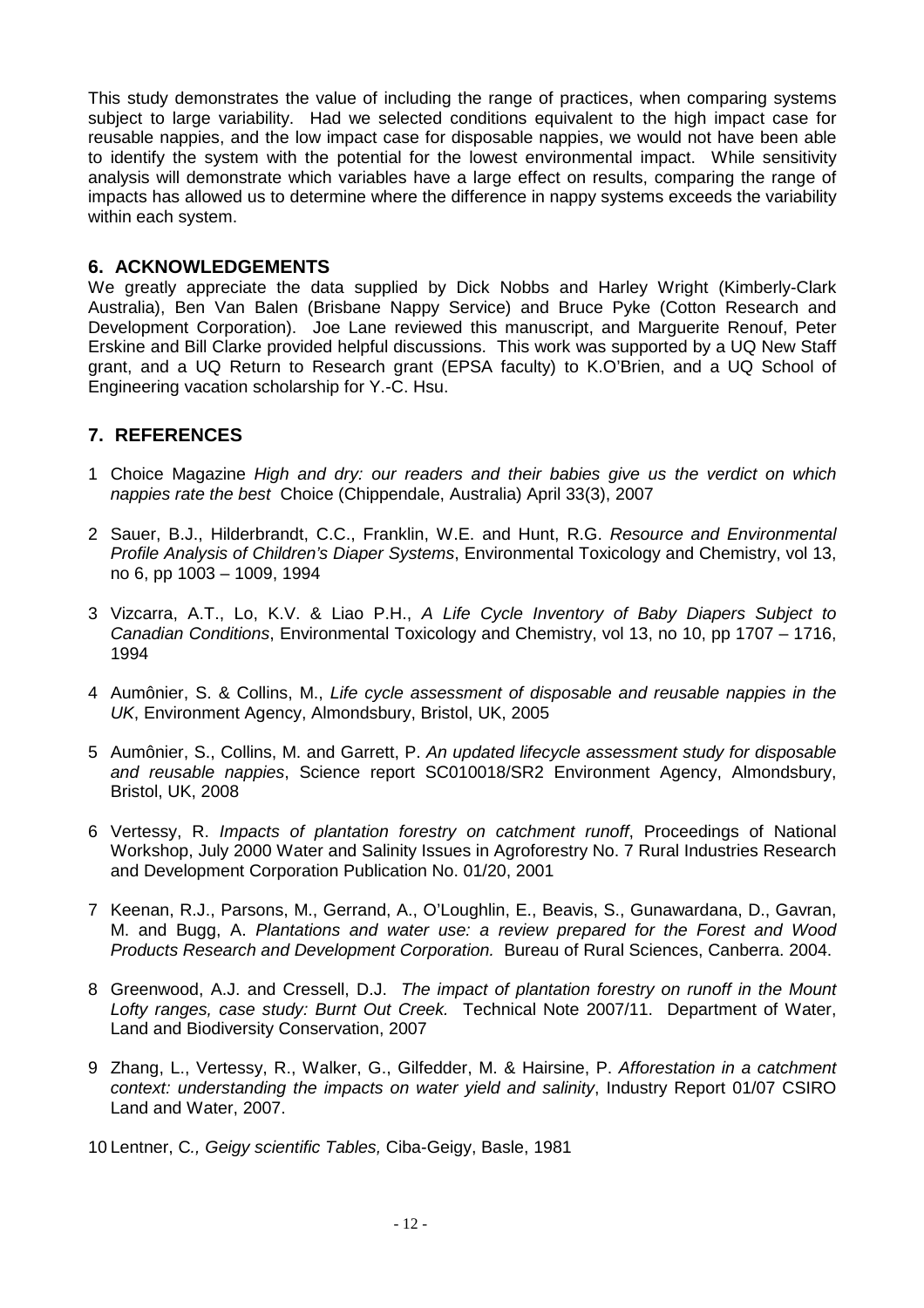- 11 Olive, R., A Life Cycle Analysis of Disposable, Reusable and Compostable nappies under Brisbane conditions**,** BE (chemical) undergraduate thesis, University of Queensland, Brisbane, Autralia, 2004
- 12 Patterson, R.A., Salinity much more than a rural issue!, 2007 Urban Salt Conference for the Western Sydney Regional Organisation of Councils, NSW Department of Natural Resources, Natural Heritage Trust and Catchment Management Authority, Sydney, 2007
- 13 Lambert, D., Rainbow Power Company, Personal communication, 31 October 2008.
- 14 National Greenhouse Gas Inventory Committee (NGGIC), Australian Methodology for the Estimation of Greenhouse Gas Emissions and Sinks: Workbook for Waste, Revision 1, Department of the Environment, Sport and Territories, Canberra, 1996
- 15 Australian Greenhouse Office (AGO), Greenhouse Gas Inventory 2000, Australian Greenhouse Office, Canberra, 2002
- 16 Clarke, W., Solid and Hazardous Wastes, in Cromar, N., Cameron, S. and Fallowfield, H. (eds), Environmental Health in Australia and New Zealand, Oxford University Press, Melbourne, 2004
- 17 Kenway, S.J., Priestly, A.J. and McMahon, J. Water, wastewater, energy and greenhouse gas emissions in Australia's major urban systems, Reuse 07, 3<sup>rd</sup> AWA Water Reuse and Recycling Conference University of NSW, 2007
- 18 Australian Greenhouse Office, Analysis of Recent Trends and Greenhouse Indicators 1990 to 2005, Commonwealth of Australia, 2007
- 19 Australian Government Department of Climate Change, National Greenhouse Accounts (NGA) Factors, January 2008
- 20 Clark, I., SITA Environmental Solutions, Personal communication, 5 April, 2004
- 21 Clark I., SITA Environmental Solutions, Personal communication, 30 April, 2004
- 22 Hannaford, R., SITA Environmental Solutions, Personal communication, January 13, 2006
- 23 Wright, H. Kimberly Clark Australia, Personal communication, 27 April, 2004
- 24 Nobbs, D. Kimberly-Clark Australia, Tantanoola Mill, Personal communication, 6 April, 2004
- 25 Eco Resource Development (ERD), Economic aspects of growing softwood plantations on farms in the New England region, New England North West Forestry Investment Group leaflet, 2002
- 26 Foran, B., Lenzen, M. and Dey, C. Balancing Act A Triple Bottom Line Analysis of the Australian Economy, CSIRO Sustainable Ecosystems and University of Sydney, Canberra and Sydney, 2005
- 27 Wright, H., Kimberly Clark Australia, Personal communication, 20 January, 2006
- 28 Queensland Transport, Performance Guidelines for 14.6 metre long and 4.6 metre high semitrailers in Queensland, Queensland Transport, 1998
- 29 Tennakoon, S.B. and Milroy, S.P., Crop Water Use and Water Use Efficiency on Irrigated Cotton Farms in Australia, Agricultural Water Management, vol. 61, pp. 179-194, 2003